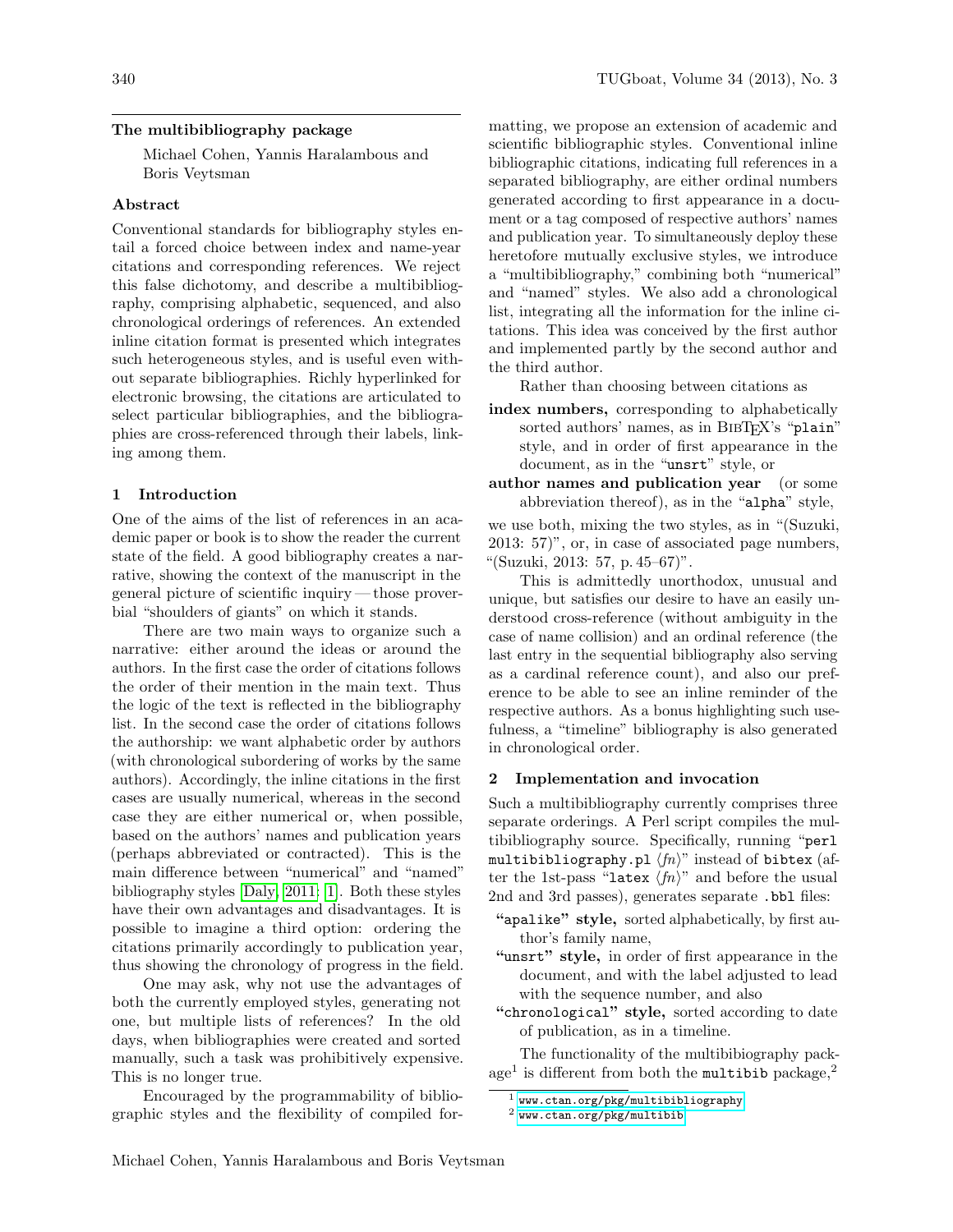<span id="page-1-0"></span>which facilitates having separate bibliographies for each chapter in a monograph, and the multibbl package, $3$  which facilitates separating referenced sources by their language [\[Mori,](#page-3-3) [2009:](#page-3-4) [2\]](#page-3-5).

In multibibliography.sty, which should be loaded at the top of any invoking document, the standard "thebibliography" command is redefined and new commands called "bibliographysequence" and "bibliographytimeline" are defined, all of which respectively redefine the bibitem command accordingly to generate references in the appropriate format and order. The chronological.bst file in the package, made with the makebst [\[Daly,](#page-3-6) [2007:](#page-3-7) [3\]](#page-3-8) and docstrip utilities and using the merlin.mbs generic bibliography [\[Daly,](#page-3-0) [2011:](#page-3-1) [1\]](#page-3-2), augments the built-in apalike and unsrt styles.

At the end of the document, the multibibliography can be rendered thusly:

```
\renewcommand{\bibname}{References sorted by
    name}
```
\markboth{References sorted by name}{ References sorted by name} \bibliographystyle{apalike} \addcontentsline{toc}{chapter}{References sorted by name} \bibliography{.bib files}

```
\clearpage
```

```
\renewcommand{\bibname}{References sorted by
    first appearance}
 \markboth{References sorted by first
      appearance}{References sorted by first
      appearance}
\addcontentsline{toc}{chapter}{References
    sorted by appearance}
```

```
\bibliographysequence{.bib files}
```
#### \clearpage

```
\renewcommand{\bibname}{References sorted
    chronologically}
 \markboth{References sorted chronologically}{
      References sorted chronologically}
\addcontentsline{toc}{chapter}{References
    sorted chronologically}
\bibliographytimeline{.bib files}
```
(For shorter document styles, such as this article, \bibname should be changed above to \refname, and adjustments to the Table of Contents as well as the \clearpages may be elided.)

This multibibliography system is copotentiated by the hypertextual hyperref<sup>4</sup> package. When using

them together with an appropriate viewer or browser (such as xdvi, acrobat, or Adobe Reader), clicking an inline citation jumps to the respective entry in one of the reference lists. As illustrated in Fig. [1,](#page-2-0) the multibibliography inline hyperref hotspot is articulated to allow clicking on

- the name, which jumps to the corresponding entry in the alphabetical bibliography;
- the index number, which jumps to the respective entry in the sequential bibliography; or
- the date, which jumps to the matching entry in the chronological bibliography.

Similarly, cross-references among the respective subbibliographies are also hyperlinked, although from the labels, and not the bibitem bodies of the citations. The "[backref=page]" hyperref extension<sup>5</sup> is compatible, generating the familiar and useful back-references in all the subbibliographies: lists of clickable page number links associated with each entry in the bibliography pointing back to the respective citations (except those generated by nocites). The generation of these back-references, indicated by the hollow arrowheads in Fig. [1,](#page-2-0) represents "closing the loop" on the fully crossed relation set.

In the future, the date should be articulated to add the month to the sort.label in the presort FUNCTION in the chronological.bst file, since it isn't one of the built-in keys of the makebst package [\[Markey,](#page-3-9) [2009:](#page-3-10) [6\]](#page-3-11), as the merlin system didn't anticipate such fine-grained sortings. However, as [\[Markey,](#page-3-9) [2009:](#page-3-10) [6,](#page-3-11) p. 13] observes, using the month is somewhat problematic, since it is indicated by a character string, but is really an ordinal. If built-in macros ("jan", "feb", etc.) are used, they can be easily mapped to months and used for sorting, but if, as is often the case, the field is reinterpreted to mean date (bimonthly publications indicated by something like month = "March & April", quarterly dates as month = "Autumn", etc.), this scheme will not easily generalize.

We have not yet experimented with combining this package with other bibliographic packages [\[Patashnik,](#page-3-12) [1998:](#page-3-13) [4\]](#page-3-14) such as natbib<sup>6</sup> or chapterbib<sup>7</sup> [\[Kopka and Daly,](#page-3-15) [2003:](#page-3-16) [5,](#page-3-17) p. 217–221].

# 3 Implications

The extended inline citation style was designed for the multibibliography, but can be deployed and is useful even without it. The bibliographic dilation is perhaps more appropriate or at least more appealing for electronic dissemination, as traditional

<sup>3</sup> <www.ctan.org/pkg/multibbl>

 $^4$  <www.ctan.org/pkg/hyperref>

<sup>5</sup> <www.tug.org/applications/hyperref/manual.html>

 $^6$ <www.ctan.org/pkg/natbib>

<sup>7</sup> <www.ctan.org/pkg/chapterbib>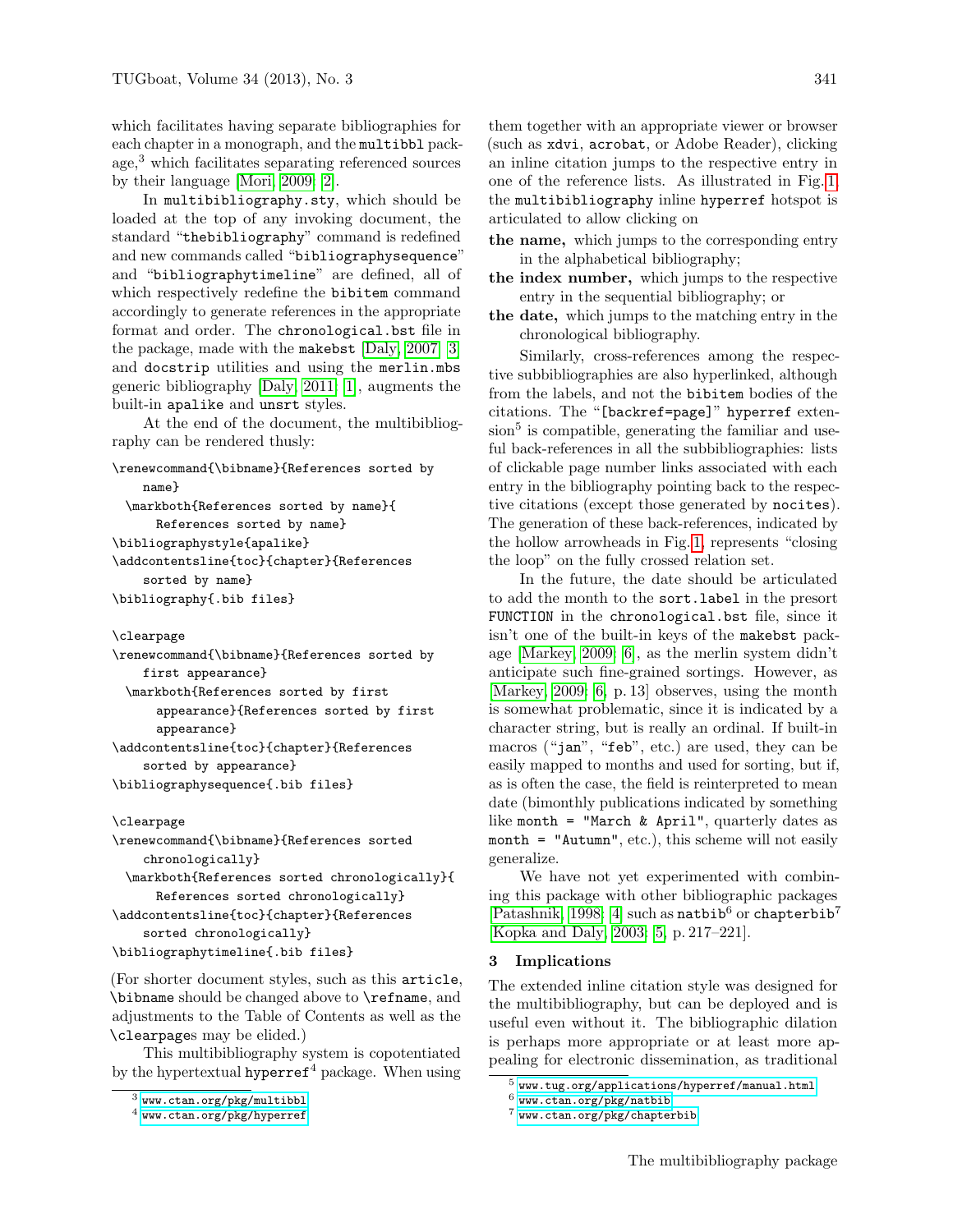

<span id="page-2-0"></span>Figure 1: Hyperreferential links across document and among multibibliographies: Each inline citation, exemplified by the block in the center, is linked to references in sub-bibliographies, which are cross-linked to each other and can also be linked back to the inline callouts. Hollow arrowheads represent links provided by hyperref's backref; solid arrowheads represent links provided by the multibibliography package.

print-based publishers might resent the cost of extra pages. The fully crossed hyperreferential links are a convenient way of establishing the context of references, seamlessly expressing citations' appearances in the document and in time.

Bibliographic subsections might be sorted by other ad-hoc keys. Maybe the three "slices" through the bibliographic database that we have organized suffice for most ordinary publishing, but even more styles of bibliographic lists could be crafted, corresponding to special purposes, sorted by attributes such as number of authors, number of pages, conference or journal, location, etc. For simple examples, a subbibliography near the end of an art book could be sorted by name of artist considered by each monograph, or music books could have bibliographies sorted by name of performing group or family or given name of artist. Of course all monographs about each artist would be grouped together in that subbibliography, and each citation would include page numbers for each call-out within the text.

These kinds of lists could be (and often are) explicitly compiled by authors, but only painstakingly. However, such concordances would lack the automatic back references to the call-outs. A modern, flexible scheme enables various presentations of bibliographic information, so that each references subsection acts as a kind of special index, but with granularity not at the topic level, but at the document level.

Such extended subbibliographies both represent and also re-present references, showing them in fresh and useful settings. There are two related activities encouraged by such recontextualization:

- looking up a particular entry (including page call-outs), and
- exploiting "locality of reference," so that other related sources are likely to be nearby.

The philosophy is to leverage the power of hyperreferential idioms to augment reading by considering a document as a special kind of database that is indexed in appropriate dimensions, especially including the name–value pairs in its associated bibliographic information (such as that captured by BIBT<sub>EX</sub> files) plus derived information available after compilation (such as sequence number and appearance location).

It is our hope that old-fashioned conventions, established in the context of technological restrictions that have now been overcome, may be relaxed.